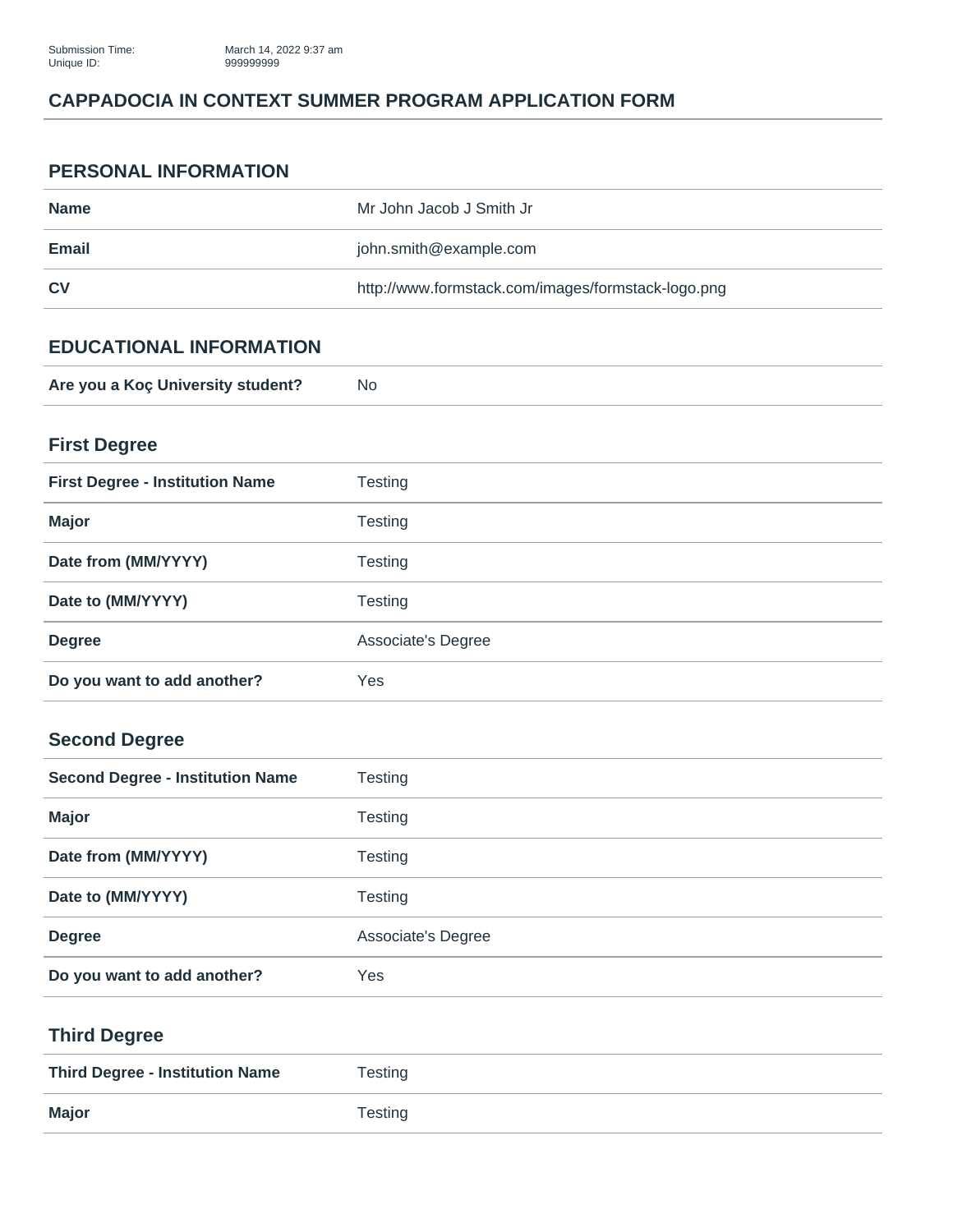| Date from (MM/YYYY)         | Testing         |
|-----------------------------|-----------------|
| Date to (MM/YYYY)           | Testing         |
| <b>Degree</b>               | Doctoral Degree |
| Do you want to add another? | Yes             |

# **Fourth Degree**

| <b>Fourth Degree - Institution Name</b> | Testing                                            |
|-----------------------------------------|----------------------------------------------------|
| <b>Major</b>                            | Testing                                            |
| Date from (MM/YYYY)                     | Testing                                            |
| Date to (MM/YYYY)                       | Testing                                            |
| <b>Degree</b>                           | Master's Degree                                    |
| <b>Statement of Purpose</b>             | http://www.formstack.com/images/formstack-logo.png |

# **CAPPADOCIA IN CONTEXT SUMMER PROGRAM (CAPP)**

| <b>English</b> | Lorem ipsum dolor sit amet, consectetur adipisicing elit, sed do eiusmod<br>tempor incididunt ut labore et dolore magna aliqua. Ut enim ad minim<br>veniam, quis nostrud exercitation ullamco laboris nisi ut aliquip ex ea<br>commodo consequat. Duis aute irure dolor in reprehenderit in voluptate<br>velit esse cillum dolore eu fugiat nulla pariatur. Excepteur sint occaecat<br>cupidatat non proident, sunt in culpa qui officia deserunt mollit anim id est<br>laborum. |
|----------------|----------------------------------------------------------------------------------------------------------------------------------------------------------------------------------------------------------------------------------------------------------------------------------------------------------------------------------------------------------------------------------------------------------------------------------------------------------------------------------|
| <b>French</b>  | Lorem ipsum dolor sit amet, consectetur adipisicing elit, sed do eiusmod<br>tempor incididunt ut labore et dolore magna aliqua. Ut enim ad minim<br>veniam, quis nostrud exercitation ullamco laboris nisi ut aliquip ex ea<br>commodo consequat. Duis aute irure dolor in reprehenderit in voluptate<br>velit esse cillum dolore eu fugiat nulla pariatur. Excepteur sint occaecat<br>cupidatat non proident, sunt in culpa qui officia deserunt mollit anim id est<br>laborum. |
| <b>Turkish</b> | Lorem ipsum dolor sit amet, consectetur adipisicing elit, sed do eiusmod<br>tempor incididunt ut labore et dolore magna aliqua. Ut enim ad minim<br>veniam, quis nostrud exercitation ullamco laboris nisi ut aliquip ex ea<br>commodo consequat. Duis aute irure dolor in reprehenderit in voluptate<br>velit esse cillum dolore eu fugiat nulla pariatur. Excepteur sint occaecat<br>cupidatat non proident, sunt in culpa qui officia deserunt mollit anim id est<br>laborum. |